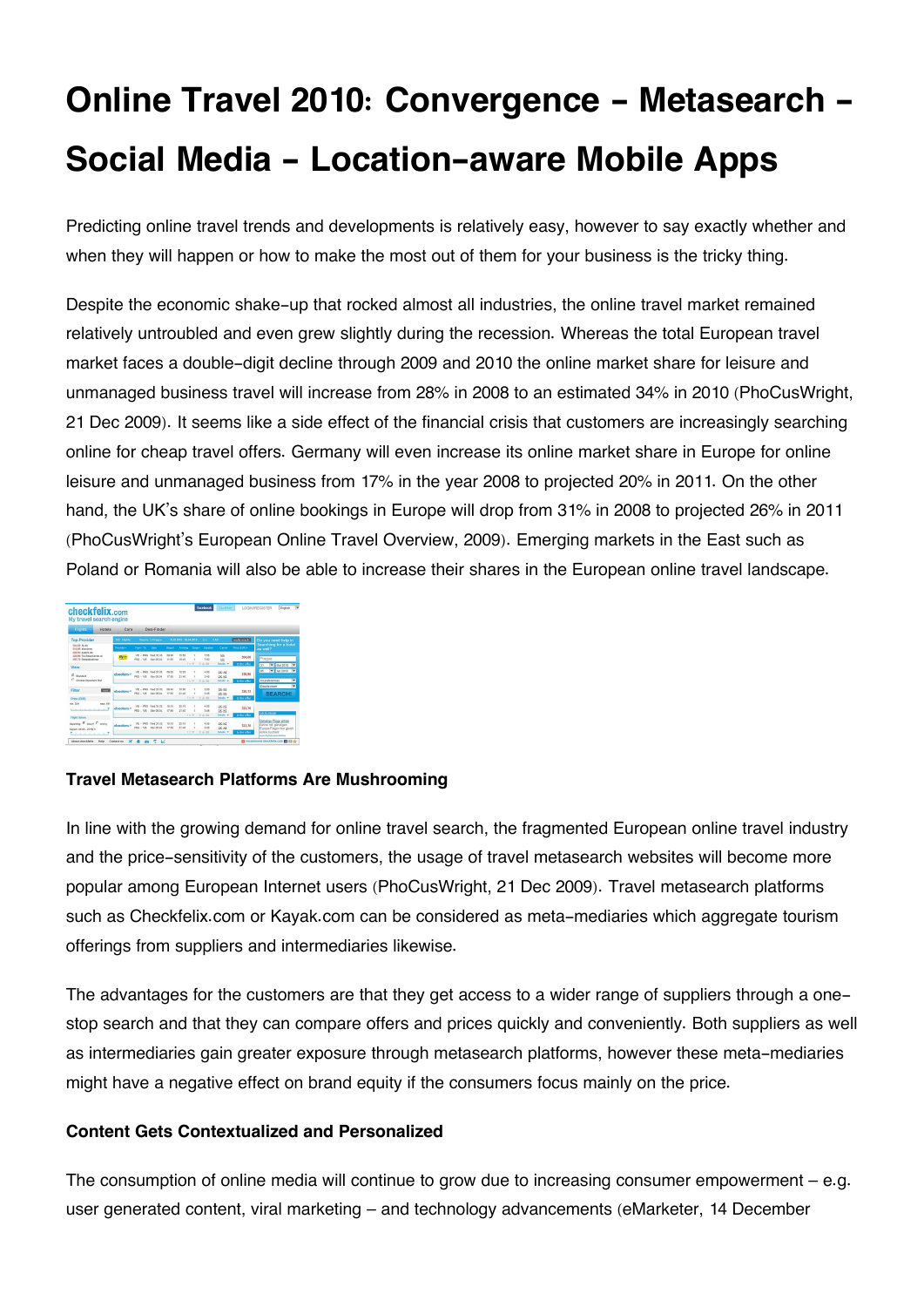2009). About 60% of online travelers use a social networking platform and 27% have already posted reviews of travel products (PhoCusWright's Consumer Technology Survey 2009, 3rd Edition, Part 2: General Use of Social Media). Online content will become more distributed so that the same content will appear in multiple channels. Moreover, the content will be geared to the location and social situation of the users. Relevance, personalization and contextualization are the critical success factors for a precise targeting in order to reach the target audiences on a wide variety of platforms.



Social media marketing and social commerce will become an integral part in the online marketing mix and companies will continue to shift marketing spending from traditional to online media. Facebook, Flickr, YouTube and Twitter will certainly remain the most attractive social networks for tourism businesses in 2010. However, the impact of earned media (i.e. the additional unpaid exposure that a brand receives when users share information about the brand online) on brand awareness and lead generation is still rather vague.

#### **Mobile Is Moving into Mainstream**

Mobile applications and mobile advertising are moving into the mainstream as users are getting connected to the internet more often via smart phones. The convergence of location-based and contextaware mobile applications has the potential to engage and support travelers before the trip, en-route and after the journey and therefore will turn mobile apps into an integral part for travel planning and management.

By the end of 2010, 1.2 billion people will have smart phones through which they will be able to access internet on the move. Mobile travel bookings will increase most likely for hotels and rental cars as these products are booked usually rather late.

Mobile advertising spending will also gain a bigger share in the marketing mix with an increasing number of mobile users (eMarketer, 31 Dec 2009). The fusion of different technologies (e.g. internet, telephon, television) and applications will lead to new forms of media consumption and new marketing opportunities. Google's \$ 750 million purchase of AdMob can be also seen as an indicator that 2010 turns into the "year of mobile" (eMarketer, 8 Dec 2009). However, many mobile and location-based applications and services still lack a viable business and revenue model.